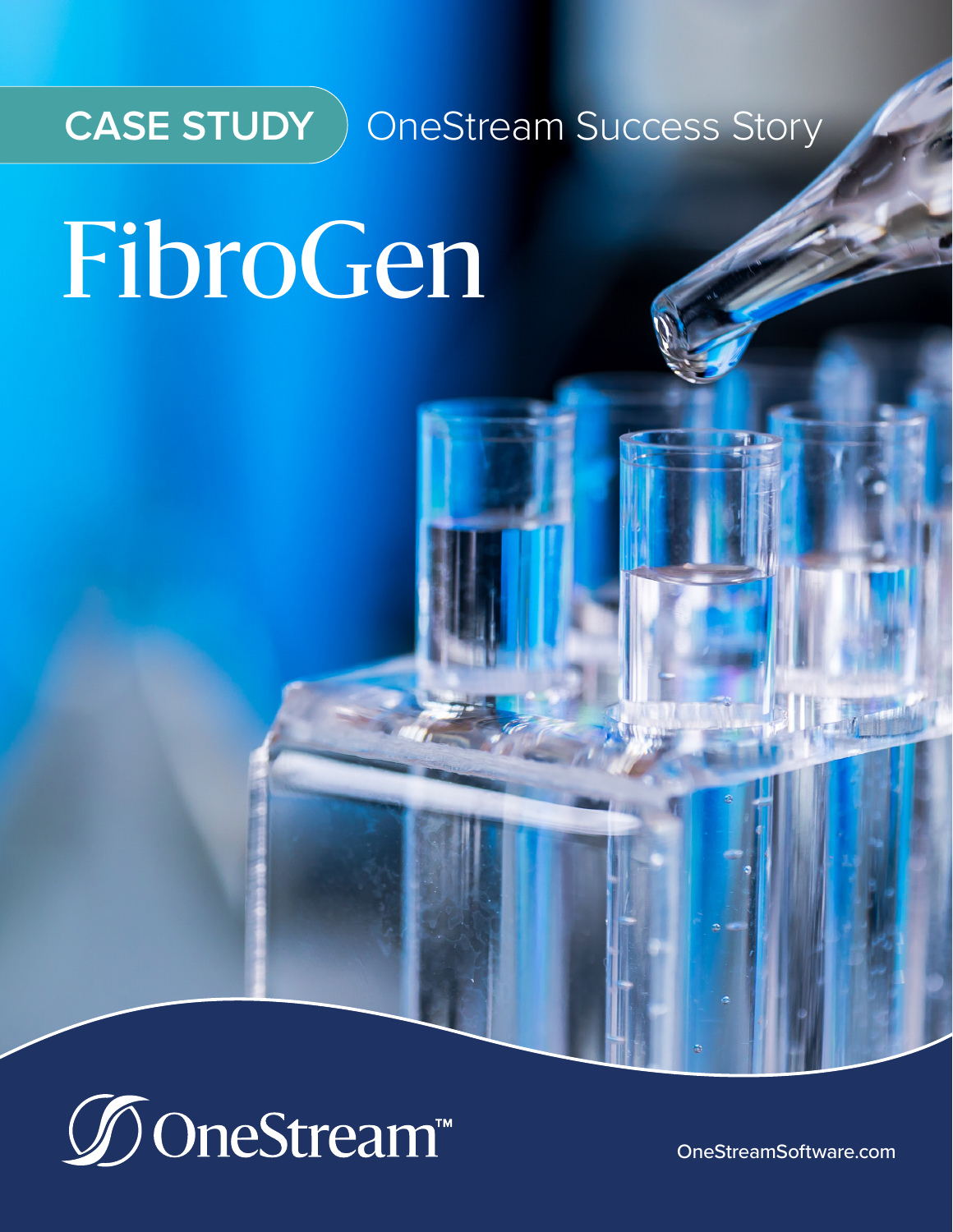



Company: **FibroGen**

Industry: **Pharmaceutical**

Implementation Partner: **Archetype Consulting**

#### About FibroGen

FibroGen, Inc. is a leading science-based biopharmaceutical company discovering and developing a pipeline of first-in-class therapeutics. The company applies its pioneering expertise in fibrosis and hypoxia-inducible factor (HIF) biology and clinical development to advance innovative medicines for the treatment of anemia, fibrotic disease and cancer.

With impending growth and transition, we sought a **solution that can support a program-driven planning process** and complex calculations and modeling with the **ability to expand to include consolidation, reporting, accounting close automation, SEC reporting and tax provisioning**. We had a very specific vision in mind. It has been 10 months since go-live, and I'm still profoundly touched by the magic that is OneStream. **Everything and anything is possible with OneStream.** Dare to dream."

> **—Alex Lee**  *Senior Director, Corporate FP&A* **FIBROGEN**

# The Challenge

FibroGen recently transformed from a drug development company to a global multi-channel commercial business. Their transition success depended on rapidly building out sales, channel development and marketing as well as aligning the business and operational goals of their scientists, business leaders and the Finance team. Realizing these goals required a more sophisticated corporate performance management (CPM) solution than their Excel®-based planning models and a 20-year-old legacy budgeting system that was fully matured and accepted within the organization.

This transition led to increased business complexity. As FibroGen matured into the commercial space with product sales, their business needs evolved to require sophisticated quarterly forecasting, cash forecasting and external guidance (EPS). To answer these needs, FibroGen envisioned a unified enterprise finance platform solution for planning, consolidation, close, reporting and tax provisioning. Alex Lee, Director Corporate FP&A of FibroGen did not dream small. To complete this vision, Ms. Lee also wanted an intuitive user interface that empowered their scientists and business leaders in addition to the Finance team.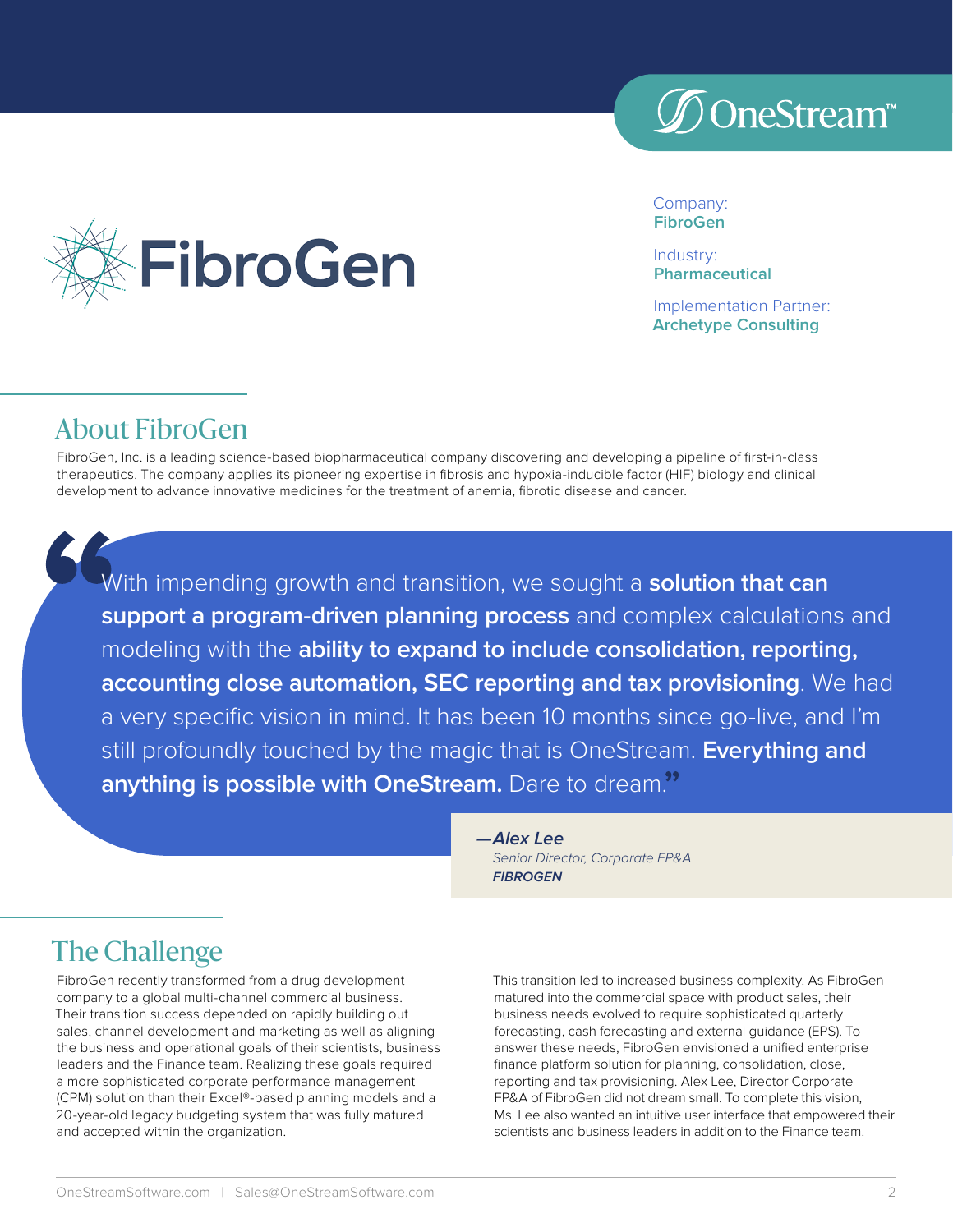

#### **Corporate Performance Management Solutions Delivered**

- $\mathcal G$  Budgeting and Forecasting
- Management Reporting / Dashboards
- $\mathcal O$  People Planning



#### **Business Challenges**

- $\mathcal O$  Need for more agile planning and forecasting as business complexity increases.
- Need to grow beyond Excel®-based modeling and a UI that fails to seamlessly integrate budget input with output.
- $\mathcal O$  Need an intuitive solution for non-finance users that supports needs of different lines of business.



#### **Key OneStream Benefits**

- $\mathcal O$  Enabled planning programs down to the activity level.
- $\mathcal O$  Faster and more accurate management and financial reporting.
- $\mathcal O$  Unified platform with an intuitive user interface for China & US for actuals, budgets, forecasts and other information.

Most importantly, FibroGen wanted not just to implement a more efficient and modern solution, but to immediately expand their capabilities for commercial revenue planning and to monitor and manage the business while laying the digital foundation for future expansion. In the words of Ms. Lee, "We wanted to make sure we were able to do the things we needed to do now and get set up for the future."

## Selecting OneStream

While many businesses are struggling in tumultuous markets, FibroGen's story is an exciting one focused on growth and evolution. Leveraging recent success, FibroGen recently evolved from a development-focused business to fully becoming a global commercial organization. Naturally, as a public company, the bar for transparency, forecast accuracy and cash management has been raised significantly. These dramatic changes in the business necessitated a modern, extensible and nimble corporate performance management (CPM) solution. And through rigorous analysis of the CPM market, the Fibrogen team determined that only OneStream could make that dream a reality. As Ms. Lee describes, "OneStream is a magic portal that brought our visions to life."

Ms. Lee found that OneStream's unified and extensible platform answered her vision to gracefully accommodate FibroGen's requirements to enable activity-based planning across two unique entities. FibroGen's China entity required a top-down model for planning and financial modeling while the United States model depended on non-finance users who are VPs and Executive Directors of their departments to provide the input that is needed for program-level and consolidated plans.

Additionally, FibroGen found that only OneStream provided a solution that could handle their complexity while empowering users with an intuitive interface. This was specifically critical as many of FibroGen's non-financial users include the scientists working on drug development. While it is necessary for them to submit their activity-based plans in order to monitor and manage the business, FibroGen also wanted to ensure their user experience is as pleasant and streamlined as possible.

#### Implementing a Modern CPM Platform

Phase 1 of FibroGen's implementation was planned to support significant changes to the business as it became a commercial entity for the first time. The solution would need to support P&L planning spanning over 70 users for budget input, planning and reporting. As a developer of pharmaceutical therapeutics, FibroGen must plan multiple research projects knowing that only a portion of them will come to fruition. Dynamically allocating resources and people across these projects is critical to business success. FibroGen needed to empower end-users, many of which are scientists, to enter data and allocate their personnel across projects at the strategic level while allocating operating expenses at the activity level.